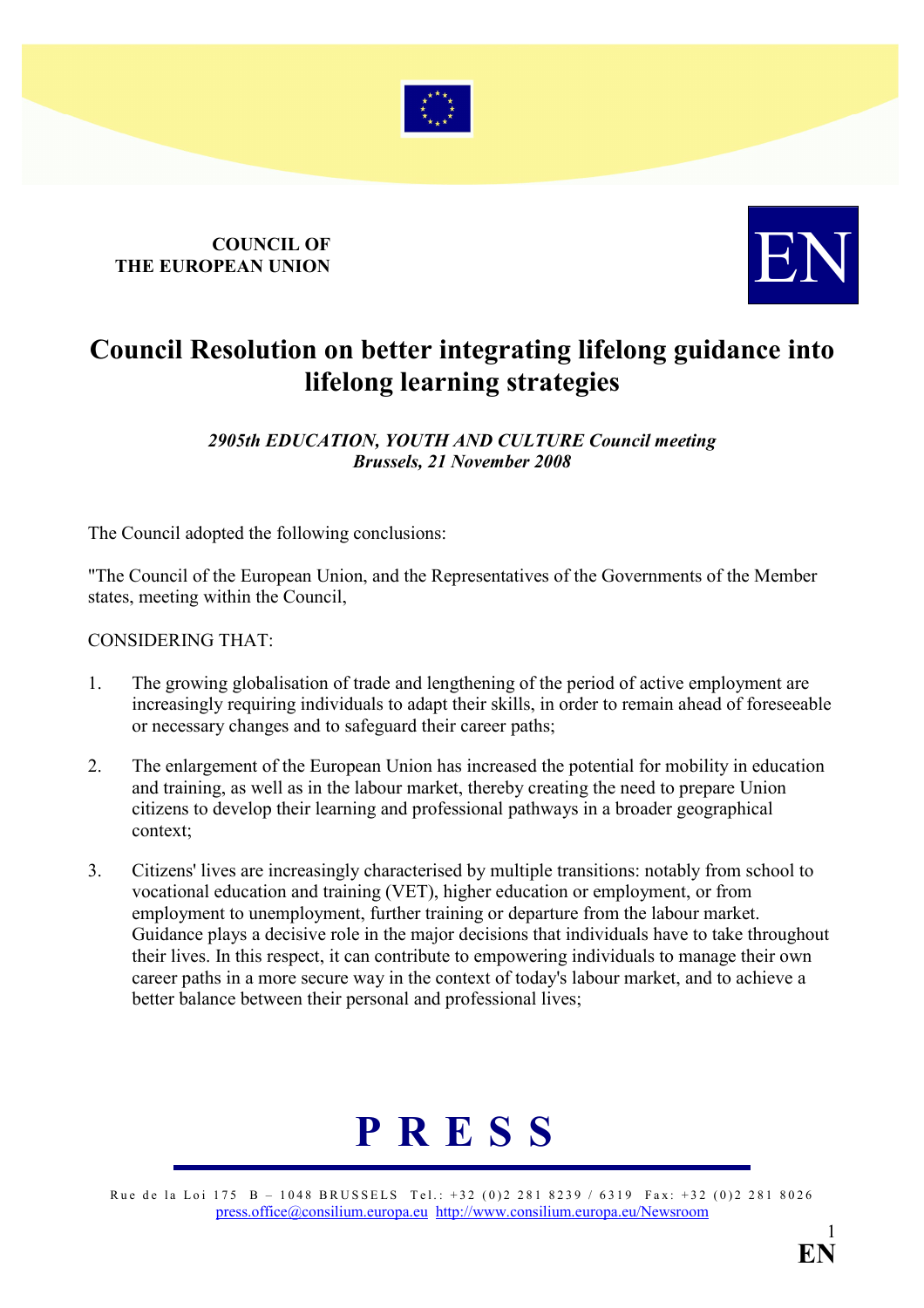- 4. The labour market is also characterised by the mismatch between persistent unemployment and difficulties in recruiting in certain sectors, and guidance provides a means of responding more effectively to labour market needs;
- 5. Social inclusion and equal opportunities are still major challenges for education, training and employment policies,

#### CONFIRM:

the definition of guidance as referring to a continuous process that enables citizens at any age and at any point in their lives to identify their capacities, competences and interests, to make educational, training and occupational decisions and to manage their individual life paths in learning, work and other settings in which those capacities and competences are learned and/or used. Guidance covers a range of individual and collective activities relating to information-giving, counselling, competence assessment, support, and the teaching of decision-making and career management skills.

#### RECALL THAT:

- 1. The Council Resolution of 28 May 2004<sup>1</sup> on strengthening policies, systems and practices in the field of guidance throughout life sets out the key objectives of a lifelong guidance policy for all European Union citizens.
- 2. The Recommendation of the European Parliament and of the Council of 18 December 2006 on key competences for lifelong learning<sup>2</sup> underlines, with reference to several key competences, that the ability to search for the education and training opportunities and guidance and/or support available is essential for an individual's personal fulfilment, professional development and social integration.
- 3. The Council Resolution of 15 November 2007 on new skills for new jobs<sup>3</sup> invites the Member States and the Commission to equip people for new jobs within the knowledge society by providing them with vocational guidance, which should enable jobseekers to identify the competence modules required to move to new jobs where there are skills gaps.
- 4. The 2008 joint progress report of the Council and the Commission on the implementation of the work programme 'Delivering lifelong learning for knowledge, creativity and innovation'<sup>4</sup> notes that "particular attention must also be given to lifelong guidance".
- 5. The Council conclusions of 25 May 2007 on a coherent framework of indicators and benchmarks for monitoring progress towards the Lisbon objectives in education and training<sup>5</sup> are an important tool for assessing implementation of the goals set by the Lisbon Strategy and thus for monitoring the progress made by Member States in the area of guidance in their lifelong learning strategies.

 $\frac{1}{1}$ Doc. 9286/04

<sup>2</sup> OJ L 394, 30.12.2006, p.10.

<sup>3</sup> OJ C 290, 4.12.2007, p. 1

<sup>4</sup> Doc. 5723/08.

<sup>5</sup> OJ C 313, 21.12.2007, p. 13.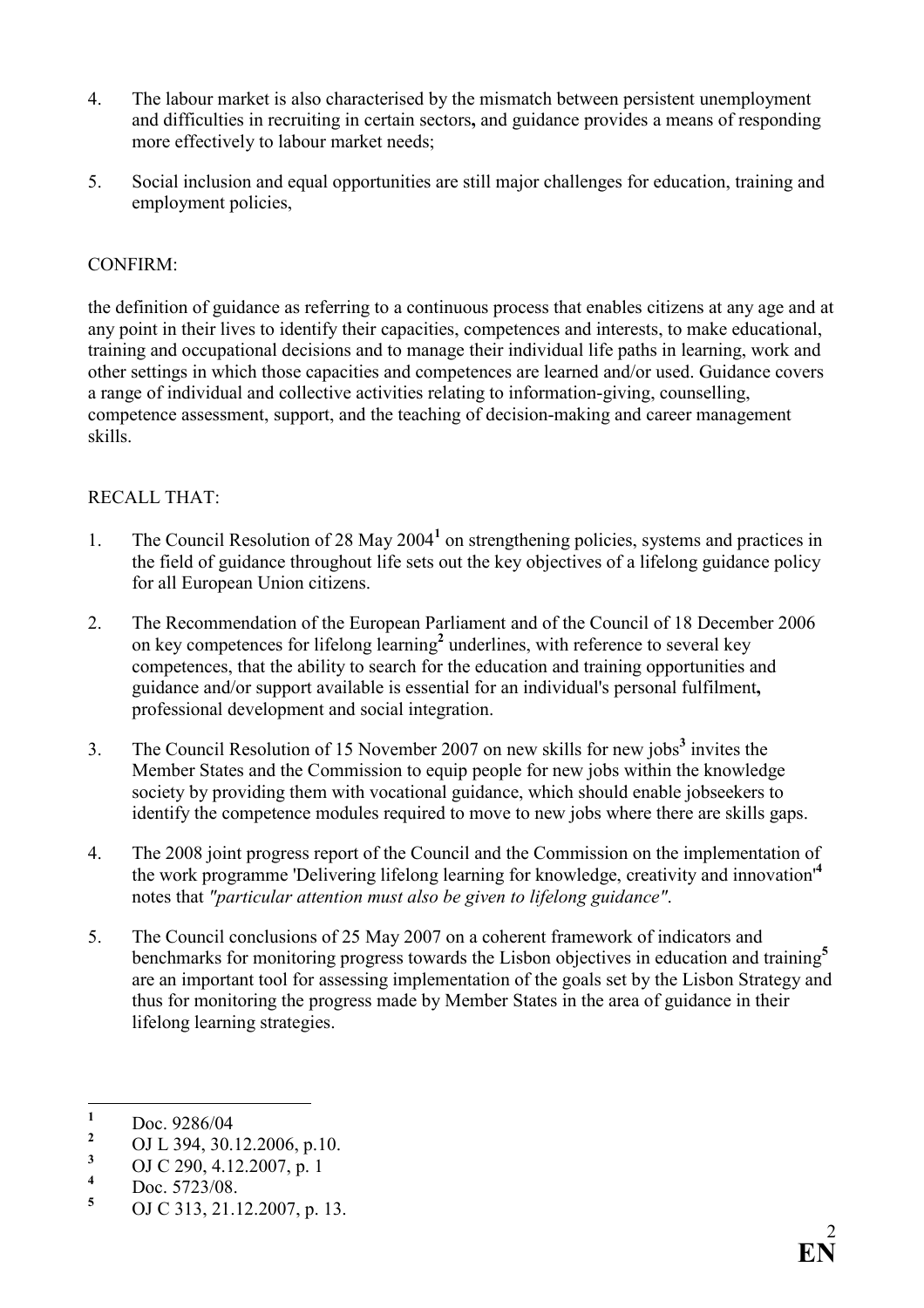- 6. The Recommendation of the European Parliament and of the Council of 23 April 2008 on the establishment of the European Qualifications Framework for lifelong learning<sup>6</sup> creates a common reference framework designed to serve as a translation device between different qualifications systems and their levels. That framework should facilitate workers' mobility and help make guidance part and parcel of Member States' education and employment policies and practices.
- 7. The Council conclusions of 22 May 2008 on adult learning<sup>7</sup> point to the economic, social and individual benefits generated by strengthening adult learning and stress that it is the responsibility of government to establish quality information and guidance systems which are more person-centred, so that, fairly and equitably, individuals can become more active and independent learners.

#### NOTE THAT:

- 1. Recent evaluation reports, in particular that by the European Centre for the Development of Vocational Training (CEDEFOP) in 2008 on the implementation of the Resolution of 2004, stress that although progress has been made, more efforts are needed in order to improve the quality of guidance services, provide fairer access focused on individuals' needs and aspirations, and to coordinate and build partnerships between existing forms of guidance provision.
- 2. In 2007, the Member States set up a European Lifelong Guidance Policy Network (ELGPN), comprising representatives of each Member State which chooses to participate, thus increasing the opportunities for Member States to learn from one another and to cooperate on developing policies, systems and practices in the field of lifelong guidance.
- 3. The priorities for implementing an active guidance policy under the national lifelong learning strategies need to be confirmed. It is necessary to specify those priorities in the form of activities and to deploy European instruments and tools.

#### INVITE THE MEMBER STATES TO:

- Strengthen the role of lifelong guidance within national lifelong learning strategies in line with the Lisbon Strategy and with the strategic framework for European cooperation in education and training.
- Where appropriate, carry out reviews of guidance policies and practices at national level.
- Make use of the following guiding principles (as detailed under 'Priority Areas' in the annex hereto), in accordance with national contexts and legislation and with a view to supporting the lifelong career transitions of citizens:

 6 OJ C 111, 6.5.2008, p. 1.

<sup>7</sup> OJ C 140, 6.6.2008, p. 10.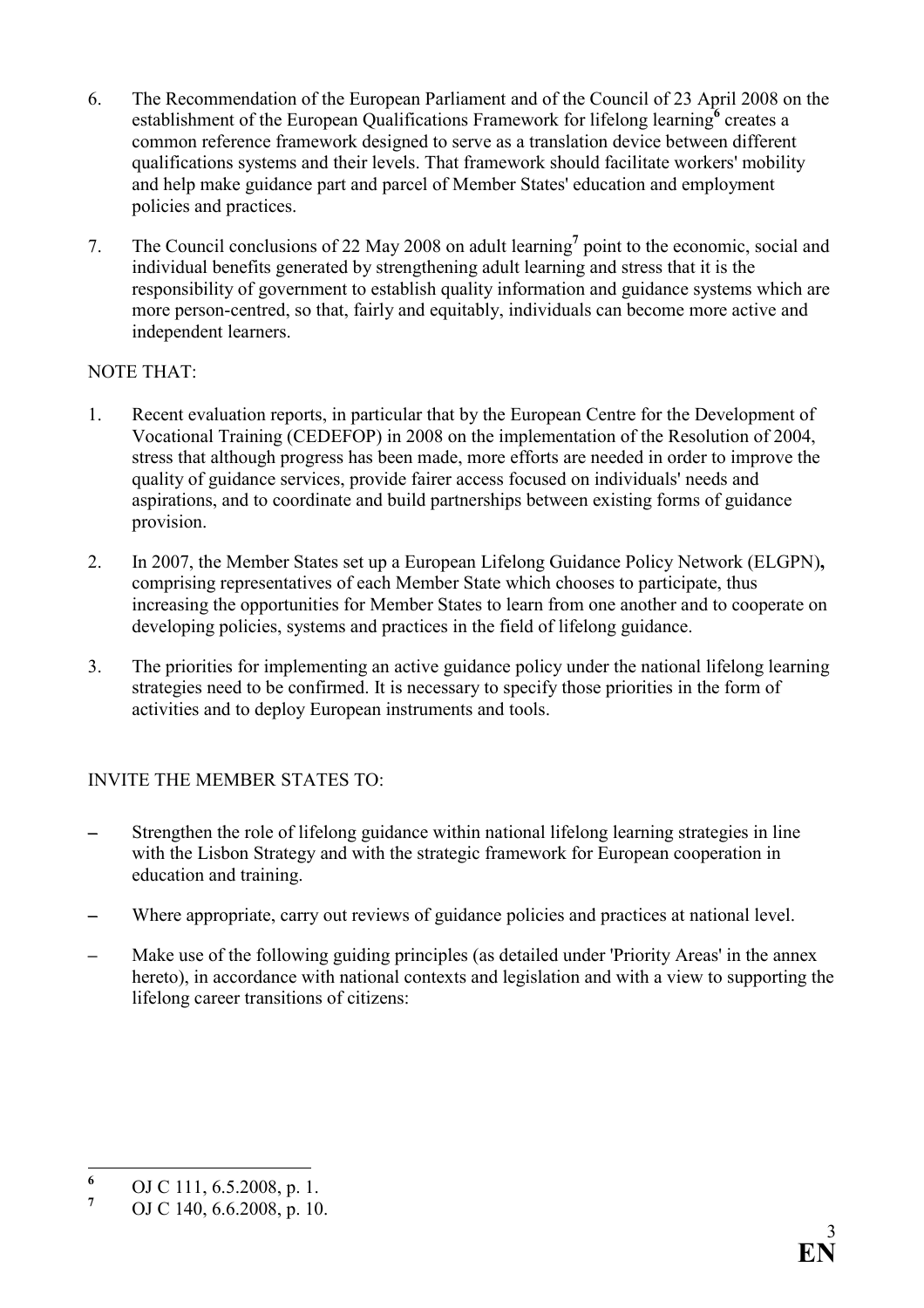- 1. Encourage the lifelong acquisition of career management skills;
- 2. Facilitate access by all citizens to guidance services;
- 3. Develop the quality assurance of guidance provision;
- 4. Encourage coordination and cooperation among the various national, regional and local stakeholders.
- Use the opportunities provided under the Lifelong Learning Programme and the European Structural Funds, in accordance with Member States' priorities.

#### INVITE THE MEMBER STATES AND THE COMMISSION, WITHIN THEIR RESPECTIVE COMPETENCES, TO:

1. Strengthen European cooperation on lifelong guidance provision, in particular through the ELGPN, with the support of the Lifelong Learning Programme, and in liaison with CEDEFOP.

In particular:

- –enable Member States to share information on their policies and practices, and on their evaluation of both, so that each may benefit from the successes of others;
- –monitor national and European implementation of activities in the four priority areas under this Resolution, using surveys, studies, reports, and peer learning activities including case studies and conferences at European-level;
- –endeavour to ensure that lifelong guidance is more consistent and more tightly dovetailed with the various European policy areas and in particular with those of employment and social inclusion;
- –consider whether more evidence-based policy on guidance should be developed at European level.
- 2. Provide citizens and guidance stakeholders with reliable information resources which comprehensively cover Member States' education and training systems and guidance services, in particular via the Euroguidance network;
- 3. Foster the development of lifelong guidance in third countries in accordance with the four priority areas outlined in this Resolution, in particular through the activities of the European Training Foundation.

 $\_$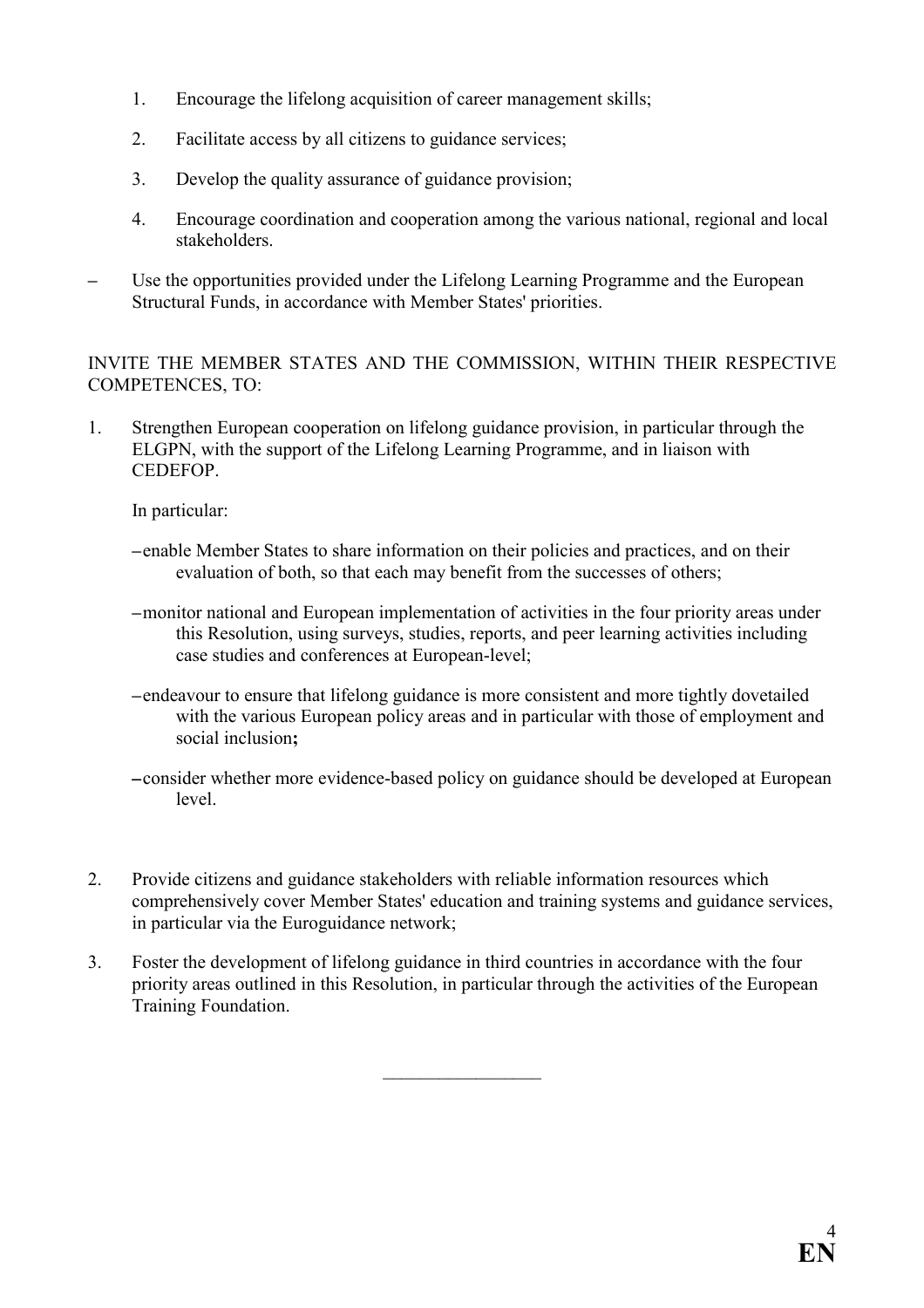#### PRIORITY AREAS

#### PRIORITY AREA 1: ENCOURAGE THE LIFELONG ACQUISITION OF CAREER MANAGEMENT SKILLS

Career management skills play a decisive role in empowering people to become involved in shaping their learning, training and integration pathways and their careers. Such skills, which should be maintained throughout life, are based on key competences, in particular 'learning to learn', social and civic competences - including intercultural competences - and a sense of initiative and entrepreneurship. Career management skills include the following, particularly during periods of transition:

- learning about the economic environment, businesses and occupations;
- being able to evaluate oneself, knowing oneself and being able to describe the competences one has acquired in formal, informal and non-formal education settings;
- understanding education, training and qualifications systems.

To make progress in this priority area, Member States should, depending on their specific situations, consider:

- including teaching and learning activities which foster the development of career management skills in general, vocational and higher education programmes;
- preparing teachers and trainers to conduct such activities and support them in this task;
- encouraging parents to become involved in guidance issues;
- involving civil society organisations and the social partners more closely in this area;
- facilitating access to information about training opportunities and their links to the professions, and about the skills needs anticipated in a given locality;
- developing career management skills in adult training programmes;
- making guidance one of the objectives of schools, VET providers and higher education establishments. Integration into working life and the operation of the local, national and European labour markets are aspects, in particular, that should be taken into account.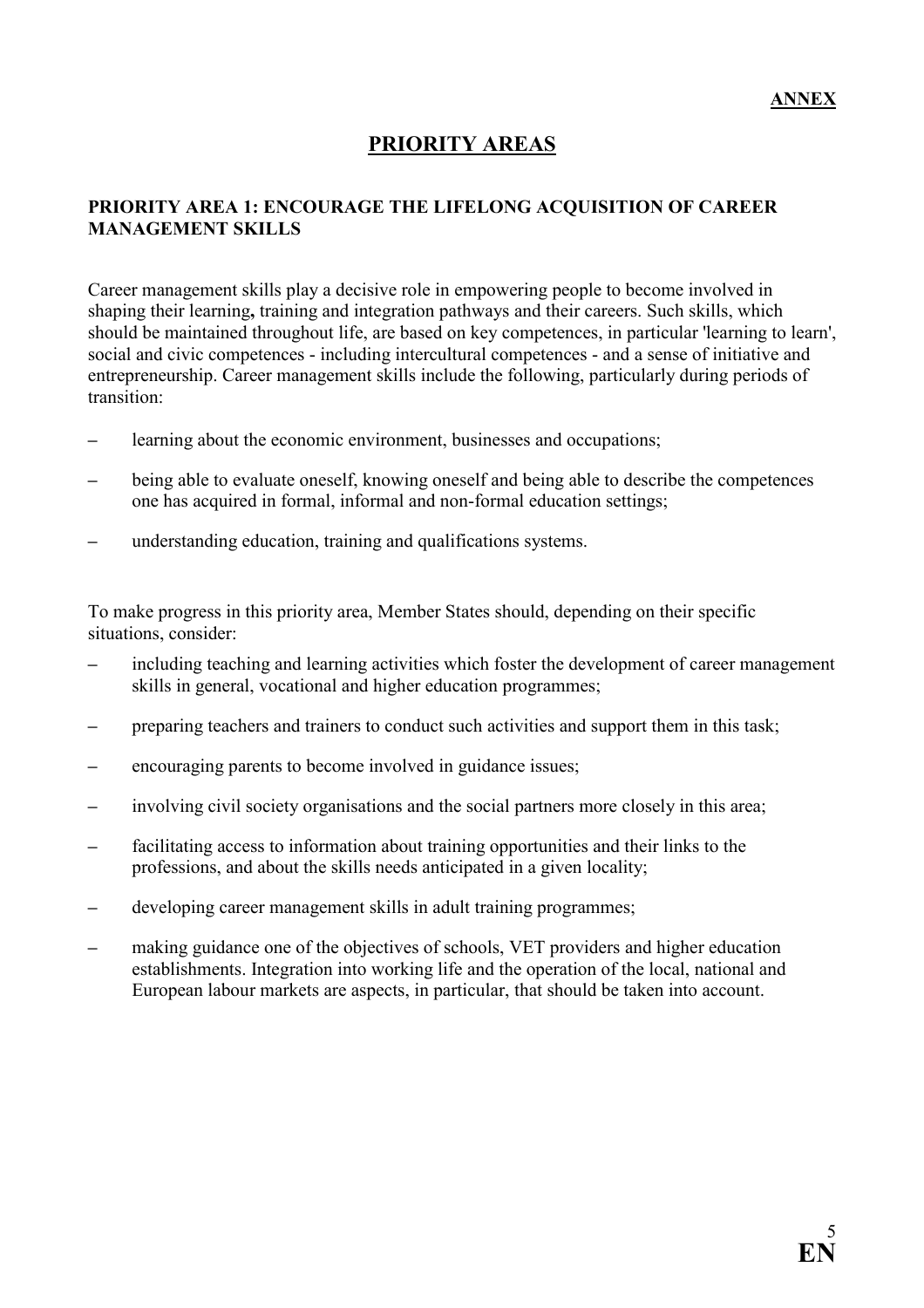#### PRIORITY AREA 2: FACILITATE ACCESS BY ALL CITIZENS TO GUIDANCE SERVICES

Guidance services, as services of general interest, should be accessible to everyone, irrespective of their knowledge base or their initial skills, and should be readily understandable and relevant. A particular effort should be made to improve access to guidance services for the most disadvantaged groups and persons with special needs.

To make progress in this priority area, Member States should, depending on their specific situations, consider:

- actively promoting guidance services with the public and raise their profile using the full range of information and communication media;
- offering a clear range of easily accessible services based on an evaluation of people's aspirations and needs, and taking account of their living and working environments;
- enabling people to benefit from support in obtaining validation and recognition on the labour market of their formal, non-formal and informal learning outcomes, in order to safeguard their employment and maintain their employability, in particular during the second part of their careers;
- promoting open access to documentary resources, the provision of support in information searches, individual counselling and institutional provision.

#### PRIORITY AREA 3: DEVELOP QUALITY ASSURANCE IN GUIDANCE PROVISION

The development of high quality guidance services is a goal shared by the Member States.

To make progress in this priority area, Member States should, depending on their specific situations, consider:

- improving the quality and ensure the objectivity of career information and advice, while taking account of users' expectations and labour market realities;
- ensuring that the information presented, advice given and support provided are tailored to suit the various different users;
- developing tools for the forward-planning of jobs and skills, building on both national resources and on the Union's common resources, in particular CEDEFOP;
- relating information on training provision and the operation of the labour market to the local area;
- enhancing, including through initial education and further training, the professional profile and standards of guidance practitioners, and promoting their competences and skills, in particular with regard to the provision of information, counselling and support, in order to better respond to the needs and expectations of both citizens and policymakers;